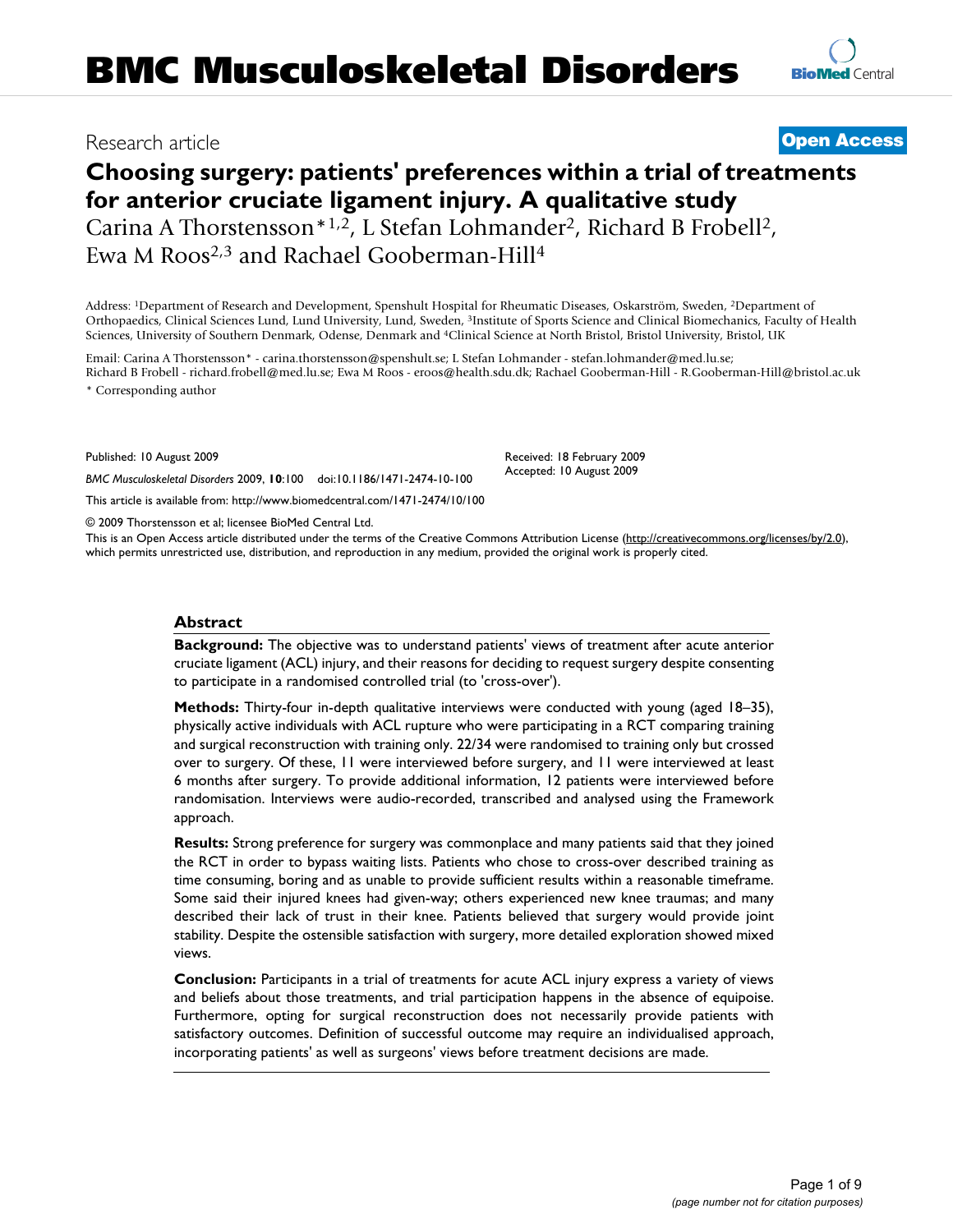# **Background**

Knee injury, including ACL injury, is a known risk factor for the development of knee osteoarthritis (OA), and it was estimated that about 50% of all individuals with an acute ACL injury develop knee OA within 10–15 years [[1](#page-7-0)- [4\]](#page-7-1). There is no consistent evidence to suggest that ACL reconstruction actually prevents the development of OA [[1](#page-7-0)[,5\]](#page-7-2). The lack of clear evidence about long-term consequences related to different treatments can partly be explained by factors precluding randomised controlled trials (RCTs) comparing surgical and non-surgical treatments, and the difficulties of recruitment into such trials. A lack of clinical equipoise, i.e. true uncertainty about which treatment is most effective, is common among surgeons and sometimes precludes surgical RCTs [\[6](#page-7-3),[7](#page-7-4)]. The influence of patients' preferences and perceptions of equipoise on compliance and willingness to participate is not well explored, and often based on hypothetical trials [[8](#page-7-5)- [10\]](#page-7-6). Even among participants who agree and understand both clinical equipoise and the process of randomisation, about 10–15% still have a preference for a particular treatment and hope to be randomised to that particular treatment arm [\[8](#page-7-5)[,11](#page-7-7)].

Trial participants' decisions to leave their allocated intervention arm and 'cross-over' to an alternative intervention confounds interpretation of outcome and has been described as a possible problem in trials of surgical treatments [\[7\]](#page-7-4). In a trial comparing surgical and non-surgical intervention for lumbar disc herniation, 30% of participants in the non-surgical treatment arm crossed over to the surgical treatment arm [\[12\]](#page-7-8). Studies exploring indepth the reasons for cross-over in musculoskeletal trials are rare. Our study aimed to understand patients' views about treatment after acute ACL injury, and to explore why patients crossed over from the training only to the surgical and training treatment arm despite consenting to participate in a trial comparing the two treatments.

# **Methods**

Participants in this qualitative study were recruited from an ongoing RCT: the KANON-study (ISRCTN 84752559, [http://www.controlled-trials.com\)](http://www.controlled-trials.com). The RCT aims to explore short term (2 years) and long term (5 years) effects of surgical reconstruction plus training or training only. Patients aged 18 to 35 years, with a moderate to high level of physical activity and with a complete rupture of the ACL were randomised either to arthroscopic surgical reconstruction followed by physiotherapist supervised outpatient training (exercise), or to supervised training only. Physical activity was assessed using the Tegner activity rating scale [\[13\]](#page-7-9), graded from 1 (activities like walking on even ground, playing cards) to 10 (football, rugby, wrestling at a high (national) level of competition). Moderate to high level of physical activity was defined as 5–9 on the Tegner activity rating scale. The presence of ACL injury was confirmed with magnetic resonance imaging (MRI), and patients were recruited to the RCT within four weeks of their injury. A complete description of inclusion and exclusion criteria is provided elsewhere [[14](#page-7-10)]. The ACL reconstruction was performed within 6 weeks after randomisation using bone-patella tendon-bone (BTB) autografts [\[15](#page-7-11)] or quadruple hamstrings (Semitendinosus/Gracilis tendon) autografts [[16\]](#page-7-12). The training protocol was based on a consensus report of rehabilitation of ACL injured subjects, developed by the Swedish Association of Sports Medicine and consistent with published literature [[17](#page-7-13)], and identical for all subjects regardless of treatment arm. The training was moderately aggressive and supervised by physical therapists. Pain, swelling and general discomfort slowed down the progression. Those treated with ACL reconstruction therefore proceeded at a slower pace through the first 2–3 months after surgery. Before randomisation all participants received a DVD containing an interview with an ACL-injured patient not included in the RCT, and a panel discussion with three experienced orthopedic surgeons regarding scientific evidence and clinical opinions for and against the two treatment options [\[14](#page-7-10)].

In the clinical trial 19% of potential participants declined to take part due to an existing preference for one of the treatments [\[14\]](#page-7-10). The number who declined participation because they were unwilling to be randomised to surgery (n = 23) was 3-fold the number of patients unwilling to be randomised to the training-only arm  $(n = 8)$ .

# *Participants*

As this qualitative study aimed to explore the issue of cross-over, participants comprised those individuals who had been randomised to the non-surgical treatment (training only) arm but who had subsequently decided to have surgery. The Knee Injury and Osteoarthritis Outcome Score (KOOS) [[18,](#page-7-14)[19\]](#page-7-15) was completed at the time point for cross-over to assess participants' knee symptoms. December 31st 2007 was regarded as "end-point" for inclusion in the present study. Of the 59 trial participants randomised to the training only arm, 27 (46%) had crossed-over to surgical reconstruction by the end of 2007 (figure [1\)](#page-2-0). All 27 were invited to take part in this study, some of them before their surgery, and some of them afterwards. On average, cross-over was taking place 14 months (range 3– 52) after inclusion (table [1](#page-3-0)). In addition, a group of patients who had consented to take part in the trial but who had not yet been randomised were approached (figure [1\)](#page-2-0). This provided additional information about the views of patients at a time when their opinions were as yet unaffected by the experience of participation in either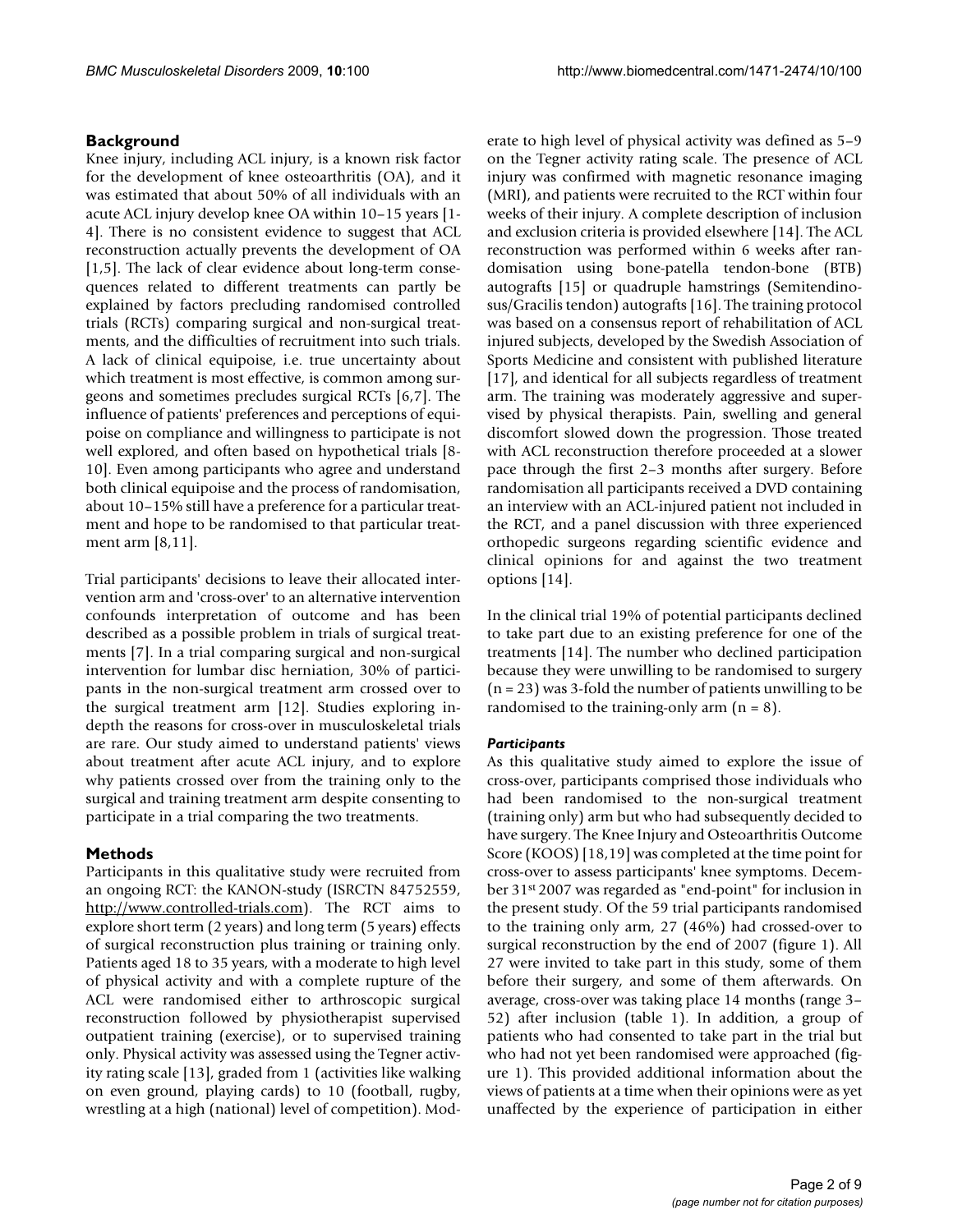<span id="page-2-0"></span>

| Figure I                                            |  |
|-----------------------------------------------------|--|
| Flowchart of recruitment to qualitative interviews. |  |

treatment arm. Patients gave written informed consent to take part, and ethical approval was provided by Lund University (LU 535-01).

#### *Pre-surgery cross-over group*

All patients in the training only treatment arm who opted for surgery between January 2006 and December 2007 (n = 12) were contacted by telephone and invited to the presurgery group. Eleven patients (6 men and 5 women) consented to take part and only one (a woman) declined participation. All except one of the patients in this group were interviewed prior to surgery. The participant (KA1081) who was interviewed after surgery had undergone surgery just two days prior to interview and the topics covered in her interview were the same as those covered with the rest of the group. Interviews with this group focused on experiences of the training intervention and reasons for requesting surgery.

# *Post-surgery cross-over group*

Patients in the training only group who opted for surgery and who had an ACL reconstruction at least 6 months prior to the start of the qualitative study  $(n = 15)$  were invited to take part in the post-surgery group. Eleven patients (9 men and 2 women) agreed to be interviewed. Two could not be reached by telephone (one man and one woman). One man preferred not to be interviewed, and one man did not attend the interview and thereafter could not be reached. Participants in this group were

interviewed, between 6 months and 2 years after having surgery, about their reasons for requesting for surgery, and their views and experience of treatment of ACL injury.

### *The pre-randomisation group*

The final fourteen patients recruited to the RCT were contacted by telephone before randomisation and were interviewed about their experiences of ACL injury and treatment preferences. Two interviews were excluded from analysis: one due to recording failure, and one woman who had already been randomised at the time of interview. This left 12 patients (9 men, 3 women) in the prerandomisation group.

Two of the men (KC2066, KA2105) interviewed in the pre-randomisation group were randomised to training only but opted for surgery during the study. They also agreed to be interviewed before their surgery as well. In total, 34 interviews were conducted with 32 people, 22 men and 10 women, aged 20–38 (Table [1\)](#page-3-0).

Interviews with members of the post-surgery group were performed face-to-face at a place chosen by the participant. Because of limited time between a participant's decision to cross-over and their date for surgery in the presurgery group, and from a participant's agreement to take part in the RCT and their allocation to a treatment arm in the pre-randomisation group, interviews had to be scheduled and conducted with some speed while also at the convenience of the participants. Interviews with members of the pre-surgery and the pre-randomisation groups were therefore conducted over the telephone.

Each interview lasted between 30 and 60 minutes and was performed by a physical therapist (CT) with training in qualitative research methods and who was not otherwise involved in the trial. An interview topic guide with openended questions was used for all interviews. Questions included: *Tell me about your injury? How should ACL injuries be treated? Why did you join the randomised controlled trial*? For the pre- and post-surgery groups the following questions were added: *What do/did you think of your treatment? Why do/did you want surgery*? *What do you think about your future participation in sports*? Themes brought up by the participants were followed-up by probing. All interviews were audio-recorded, and conducted and transcribed verbatim in Swedish. Transcripts were translated into English by the interviewer (CT).

# *Analysis*

Data was analysed using the Framework approach [[20](#page-7-16),[21\]](#page-7-17). Briefly, the analysis began with reading and rereading the transcripts and listening to the audio-recordings to obtain an overview of the data. The data was then coded inductively (indexing), and an index list was devel-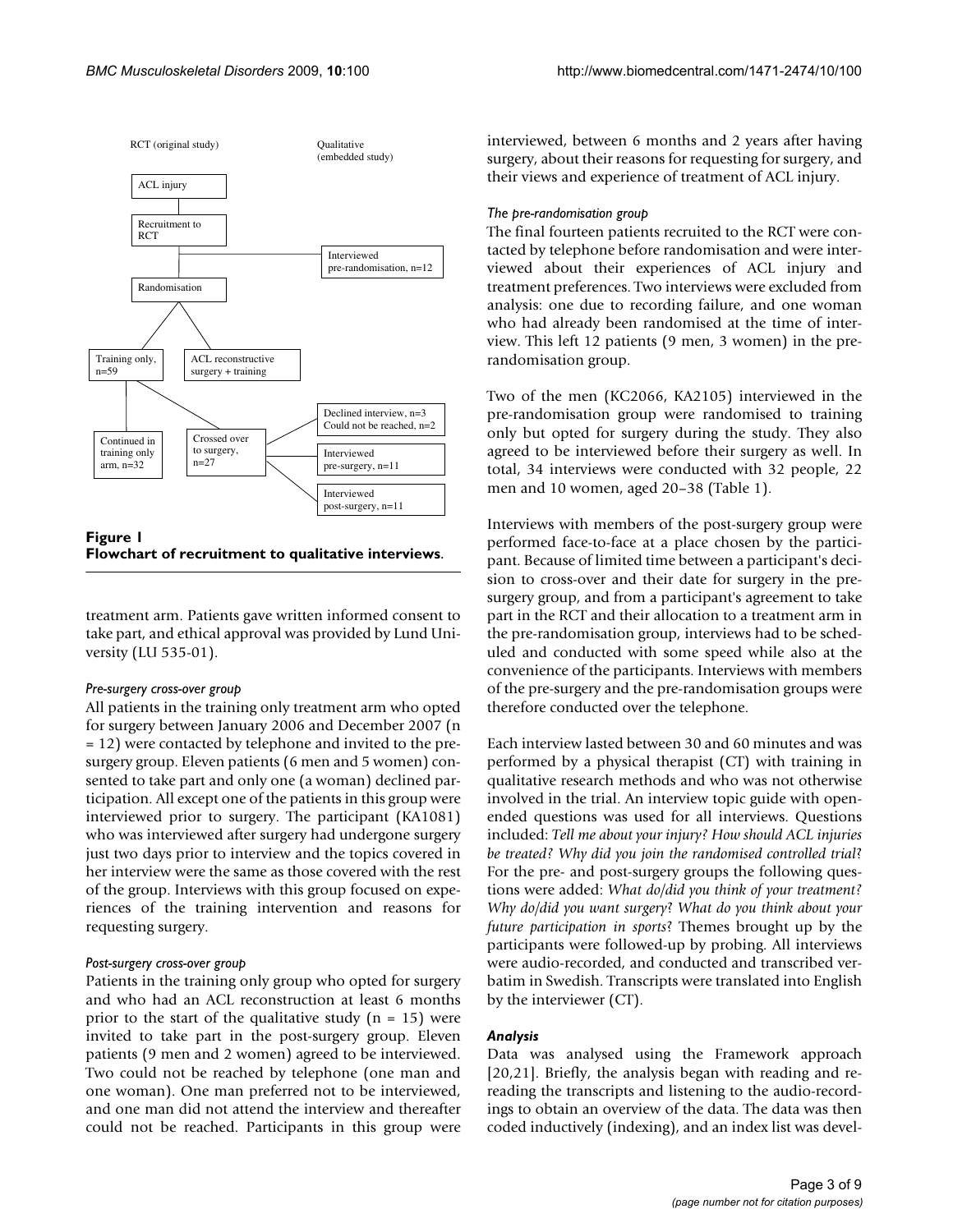| ID                      |   | Sex Age | Self-rated pre-injury Tegner activity<br>score |                    | Months in training before cross-over  Troubled by lack of confidence in knee at<br>cross-over* |
|-------------------------|---|---------|------------------------------------------------|--------------------|------------------------------------------------------------------------------------------------|
| Pre-surgery group       |   |         |                                                |                    |                                                                                                |
| <b>KA1013</b>           | F | 25      | 9                                              | 52                 | Severely                                                                                       |
| <b>KA1081</b>           | F | 27      | 9                                              | 27                 | <b>Extremely</b>                                                                               |
| <b>KAI155</b>           | M | 23      | 9                                              | $\mathbf{H}$       | Severely                                                                                       |
| KA2105                  | M | 32      | 7                                              | 8                  | Extremely                                                                                      |
| <b>KA2111</b>           | F | 20      | 6                                              | 12                 | Moderately                                                                                     |
| <b>KC1042</b>           | M | 34      | 8                                              | 41                 | Severely                                                                                       |
| <b>KC1046</b>           | F | 28      | 8                                              | $\overline{10}$    | Severely                                                                                       |
| <b>KC1050</b>           | F | 25      | 9                                              | 20                 | Severely                                                                                       |
| <b>KC1121</b>           | M | 29      | 8                                              | 8                  | Severely                                                                                       |
| KC2066                  | M | 28      | 7                                              | 6                  | Severely                                                                                       |
| KC2068                  | M | 24      | $\boldsymbol{7}$                               | $\mathbf{H}$       | Moderate                                                                                       |
|                         |   |         |                                                | Post-surgery group |                                                                                                |
| <b>KA1001</b>           | M | 29      | 8                                              | 3                  | Mildly                                                                                         |
| KA1002                  | M | 37      | 8                                              | 16                 | Severely                                                                                       |
| <b>KA1007</b>           | F | 26      | 8                                              | 7                  | Moderately                                                                                     |
| <b>KA1008</b>           | M | 29      | 9                                              | 13                 | Moderately                                                                                     |
| <b>KA1018</b>           | M | 30      | 8                                              | 25                 | Extremely                                                                                      |
| KA1083                  | F | 35      | 8                                              | 5                  | Mildly                                                                                         |
| <b>KAI147</b>           | M | 28      | 9                                              | 6                  | Extremely                                                                                      |
| <b>KA1153</b>           | M | 27      | 9                                              | 6                  | Severely                                                                                       |
| KA2027                  | M | 38      | 7                                              | 6                  | Moderately                                                                                     |
| KA2031                  | M | 26      | 7                                              | $\mathbf{H}$       | Severely                                                                                       |
| <b>KC1043</b>           | M | 24      | 9                                              | 6                  | Extremely                                                                                      |
| Pre-randomisation group |   |         |                                                |                    |                                                                                                |
| <b>KAI166</b>           | M | 24      | 8                                              |                    |                                                                                                |
| <b>KAI167</b>           | M | 23      | 9                                              |                    |                                                                                                |
| <b>KAI168</b>           | M | 21      | 9                                              |                    |                                                                                                |
| <b>KAI169</b>           | F | 27      | 9                                              |                    |                                                                                                |
| <b>KAI170</b>           | M | 31      | 9                                              |                    |                                                                                                |
| KA2103                  | F | 34      | 7                                              |                    |                                                                                                |
| KA2105                  | M | 32      | 8                                              |                    |                                                                                                |
| <b>KC1122</b>           | M | 35      | 9                                              |                    |                                                                                                |
| <b>KC1123</b>           | M | 22      | 9                                              |                    |                                                                                                |
| KC2066                  | M | 28      | 6                                              |                    |                                                                                                |
| KC2067                  | M | 25      | 7                                              |                    |                                                                                                |
| KC2075 F                |   | 22      | $\overline{7}$                                 |                    |                                                                                                |

#### <span id="page-3-0"></span>**Table 1: Characteristics of participants in qualitative interviews**

\*Self-rated, item from Knee injury and Osteoarthritis Outcome Score [[18,](#page-7-14)[19\]](#page-7-15), possible answers: not at all, mildly, moderately, severely, extremely

oped. The index codes were then further refined and applied systematically to all data. Content-related index codes were grouped together into categories, which were revised as the analysis progressed. Subsequently, the data was organised into "charts", or tables, to allow comparison within and between cases and categories. During this stage the original context was revisited several times to ensure appropriate assignment of data. Patterns were identified, further refined to describe the conceptions of the participants, and illustrated with quotations from the interviews. To ensure the appropriate assignment of indexed data, transcripts and charts were cross-checked by an experienced qualitative researcher (RG-H) on multiple occasions.

#### **Results**

Participants in the pre-surgery and post-surgery groups described reasons for their decision to opt for surgery despite having been randomised to the non-surgical intervention arm. These reasons were grouped into three main categories: *a strong pre-existing preference for surgery; a poor experience/outcome of training; a desire to regain pre-injury status*. By comparison, participants in the pre-randomisation group discussed the preference for surgery and their desire to regain pre-injury status and possible determinants for outcome of training. In all three groups surgery was seen as facilitating return to sporting activity, although participants also discussed the possibility of surgery failing and the future risk of developing OA. A com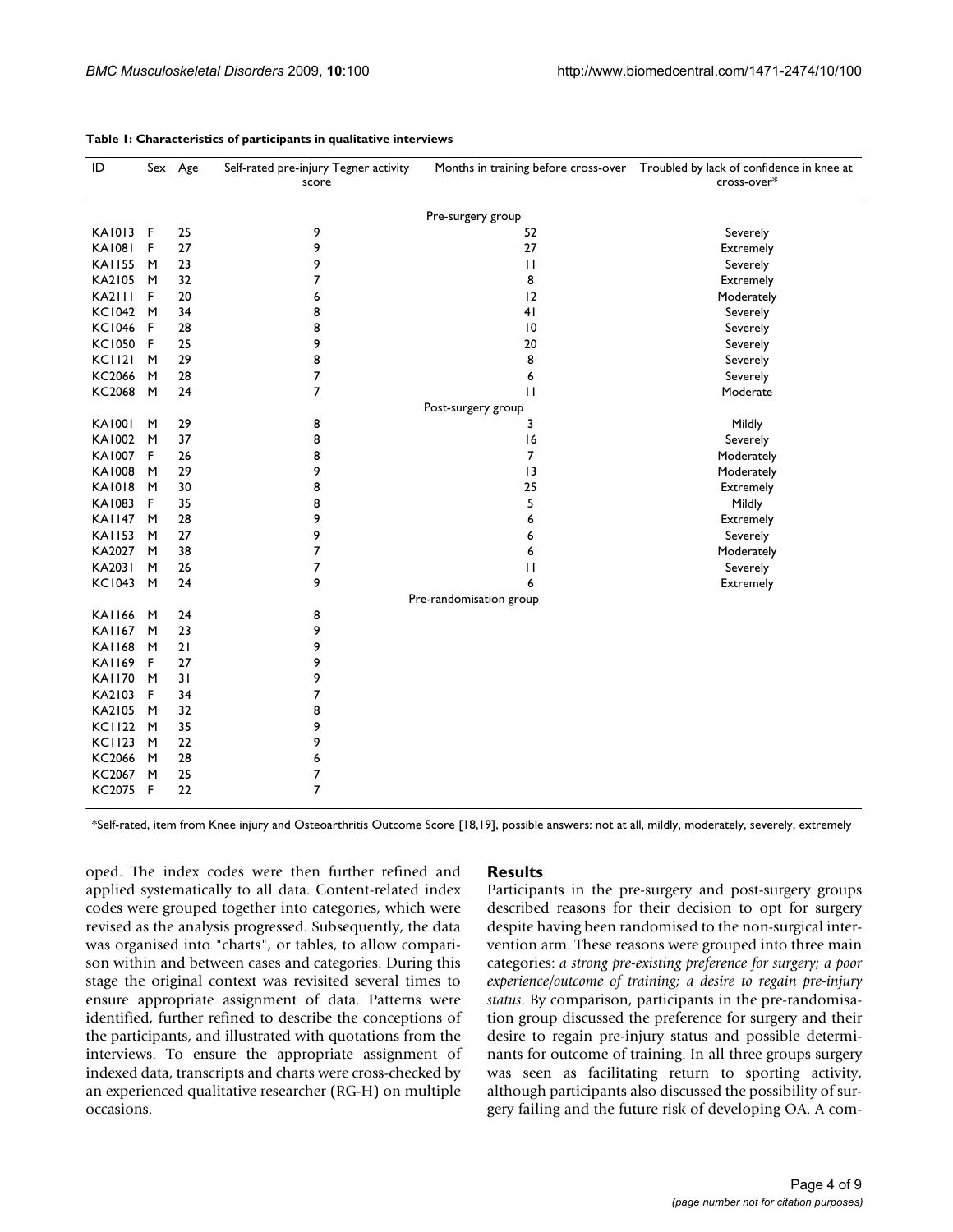mon view among members of all three groups was the belief that their own recovery time would be shorter than average.

# *A strong pre-existing preference for surgery*

Participants in all three groups were more aware of surgery and training than training only as a form of treatment for ACL injury. Surgery was described as necessary to achieve joint stability and thereby to prevent re-occurrence of injury:

*I think ACL injuries should have surgical treatment. I'm 25 and have my whole life to live. If I don't have surgery there might be things I can't do in future (KC1050, female, pre-surgery group)*

Some of those who opted for surgery described regret that they had not had it sooner:

*If I had had surgery from the beginning I would probably not have had the new injury of the meniscus and ligament, and maybe the outcome of surgery would have been better (KA1013, female, pre-surgery group)*

Although surgery was seen as desirable, participants were aware of the possibility of failure and of future risk of developing OA:

*I imagine the risk of OA increases with surgery. It might be worth the risk if you think you'll have an additional 10 years with football, because it's a long period of your life. If you have OA later, you might be prepared to deal with it, because you had 10 more years with football (KA1001, male, post-surgery group)*

Several participants in the pre- and post-surgery groups said that they had wanted surgery from the beginning. This was particularly clear when members of the post-surgery group reflected on their reasons for choosing surgery. Some felt persuaded to take part in the RCT:

*I wanted surgery from the beginning, but I felt persuaded to try training after randomisation. I had surgery in the back of my head all the time, even when I did give training a decent go (KC1043, male, post-surgery group)*

Others joined the study with a view to bypassing waiting lists and obtaining access to particularly skilled surgeons:

*I saw the study as a faster way to surgery, no matter what treatment arm I was randomised into (KA1083, female, post-surgery group)*

In the pre-randomisation group, participants were split between those who expressed a preference for surgery, those who said that they would prefer training and those who said that they did not prefer one treatment over the other. Among those who described a preference for surgery, some used a metaphor of 'repair':

*I would like to have surgery done, then it feels as if you've done what you could, seen what's broken and had it repaired (KC2066, male, pre-randomisation and pre-surgery groups)*

Preference for training only treatment was sometimes based on concern about surgery:

*I am a bit sceptical about having them cut my knee, or whatever they do when they do this surgery. It's better to have it done more naturally. [I] don't like them to rummage about in my knee, [I] think it might feel worse afterwards (KC1122 male, pre-randomisation group)*

Those who did not express a preference for one treatment over the other talked about the uncertainty about the value of one treatment over the other and described 'trust' in the doctors:

*I don't care, since they don't know, but I trust the doctors (KC2075, female, pre-randomisation group)*

Participants were pragmatic in their approach to treatment, describing a desire to try the non-surgical option first since they could still opt for surgery if training was not successful, and then they had tried all treatments available. Participants in the pre- and post-surgery groups all expressed this view as did participants who were still awaiting randomisation:

*You can't undo surgery, but if you have training and don't get well you can always have surgery (KC2075, female, pre-randomisation group)*

# *A poor experience/outcome of training*

Participants who had undergone the training intervention but who had then opted for surgery discussed their experience of training. Several described training as boring or as too time consuming, both of which presented obstacles:

*I don't want to keep doing exercises to have a knee that is OK. It's not fun. I want to be able to do what I want without thinking about what I do (KA2111, female, pre-surgery group)*

*The supervised training was mainly daytime, and I have been working a lot and can't find the time. Then I had my second child, and there are just not enough hours (KC1042, male, presurgery group)*

Some did well after non-surgical treatment but felt that they would have needed to continue exercising if they wanted to see more improvement: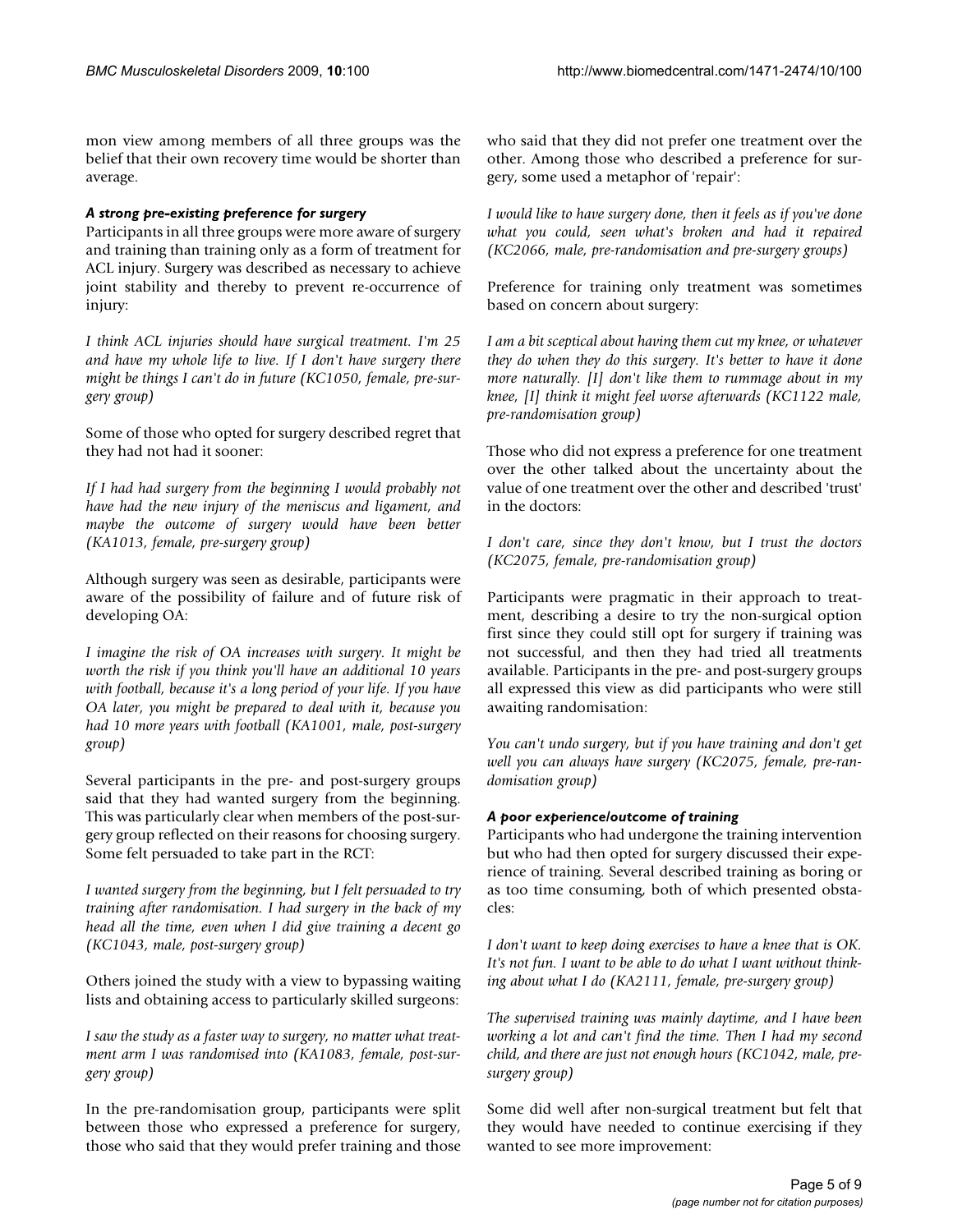*I think I might have needed another couple of months to build up more strength. I still think I could have made it without [an] ACL (KA1018, female, post-surgery group)*

Others talked about training helping them cope but not enabling them to reach their full potential:

*Training was good, it helped me cope at home, to get stronger and dare more. But I reached the line where I felt good but not 100%. I have been somewhat better, but I want to achieve the last bit. It may get worse as well, they've told me that, even though the chances are quite good. 90–95% get well from surgery, that's quite a lot (KC2068, male, pre-surgery group)*.

For some the lack of improvement with training had an impact on mood:

*I did an honest attempt to do training 3 days per week for a couple of months, without improvement. I thought about getting back to work 5 months after injury, but after 3 months I knew that was not going to happen. The last 2 months nothing happened. I felt hopeless and got into a depression (KC1043, male, post-surgery group)*

Outcomes of treatment were sometimes viewed as partly beyond participants' control. In these instances, participants described results as related to external factors like anatomical differences, type of injury, surgeons' skills, luck, and healing ability:

*If I fail, it might have something to do with my ability to heal, not with my training.... My muscles might be too weak or not be able to grow as fast as it takes (KA1167, male, pre-randomisation group)*

For others, the occurrence of knee trauma influenced the outcome:

*I was very pleased with the results from training until I slipped on ice. My legs disappeared, and I tried to keep the balance. It was bad luck, I got all my weight on my injured knee, and it gave way. (KC1046, female, pre-surgery group)*

Other participants were convinced that their effort, selfdiscipline, and whether they followed the regime were crucial to success:

*I had 6 months of supervised training, and then I went abroad and was supposed to do exercises on my own. Maybe if I had had a couple of more months to increase the strength sideways and in [collateral] ligaments. It's my fault; I was the one who moved away (KA2111, female, pre-surgery group)*.

A common belief among participants in all groups was that their own recovery time would be shorter than average, because of their motivation to succeed and their preexisting good physical condition:

*I've always built muscles very easy, so I might not need 6 months of rehab (KC2075, female, pre-randomisation group)*

# *A desire to regain pre-injury status*

Participants from all three groups described their desire to continue with sporting activities. In the pre- and post-surgery groups participants also expressed dissatisfaction with sporting ability following the training intervention. Concerns included inability to perform sports at previous levels, and the experience of their injured knee 'giving way' during activities. Along with existing beliefs about the value of surgery, these concerns contributed to the decision to opt for surgery:

*I want to be able to do things like football just for fun without fear of the knee giving way. I don't want to be worried about future injuries either. I had multiple injuries, and I think the odds of succeeding with training were bad because of that. (KA2105, male, pre-surgery group)*

In describing failure to perform sports, participants described their efforts to return to previous activity levels:

*It felt good after training, but it didn't last through the real test [football] (KA2027, male, post-surgery group)*

*When I started to play football I noticed it wasn't as good as I first thought. I could run without problems, but I didn't feel stable playing football. I thought it would get better, but even if I trained hard it didn't work, so I wanted surgery (KA1008, male, post-surgery group)*

Episodes of the injured knee 'giving way' during sports was said to be the precursor for ongoing stability problems:

*I felt good, but then I started to play [indoor bandy] again. I played a game, and it went really well almost the whole game, but towards the end I had an unlucky tackle. I had a give-way, and since then the instability has been a lot worse (KC1121, male, pre-surgery group)*

Not everyone described an episode of give-way, but many talked about lack of stability and lack of trust in the ability of their injured knee to provide support particularly on 'uneven' ground:

*The knee felt unstable despite all the training. It was unstable when I cut the lawn and walked on uneven ground. (KA2031, male, post-surgery group)*

*I could run and play some football, but not walk in the woods (KA1083, female, post-surgery group)*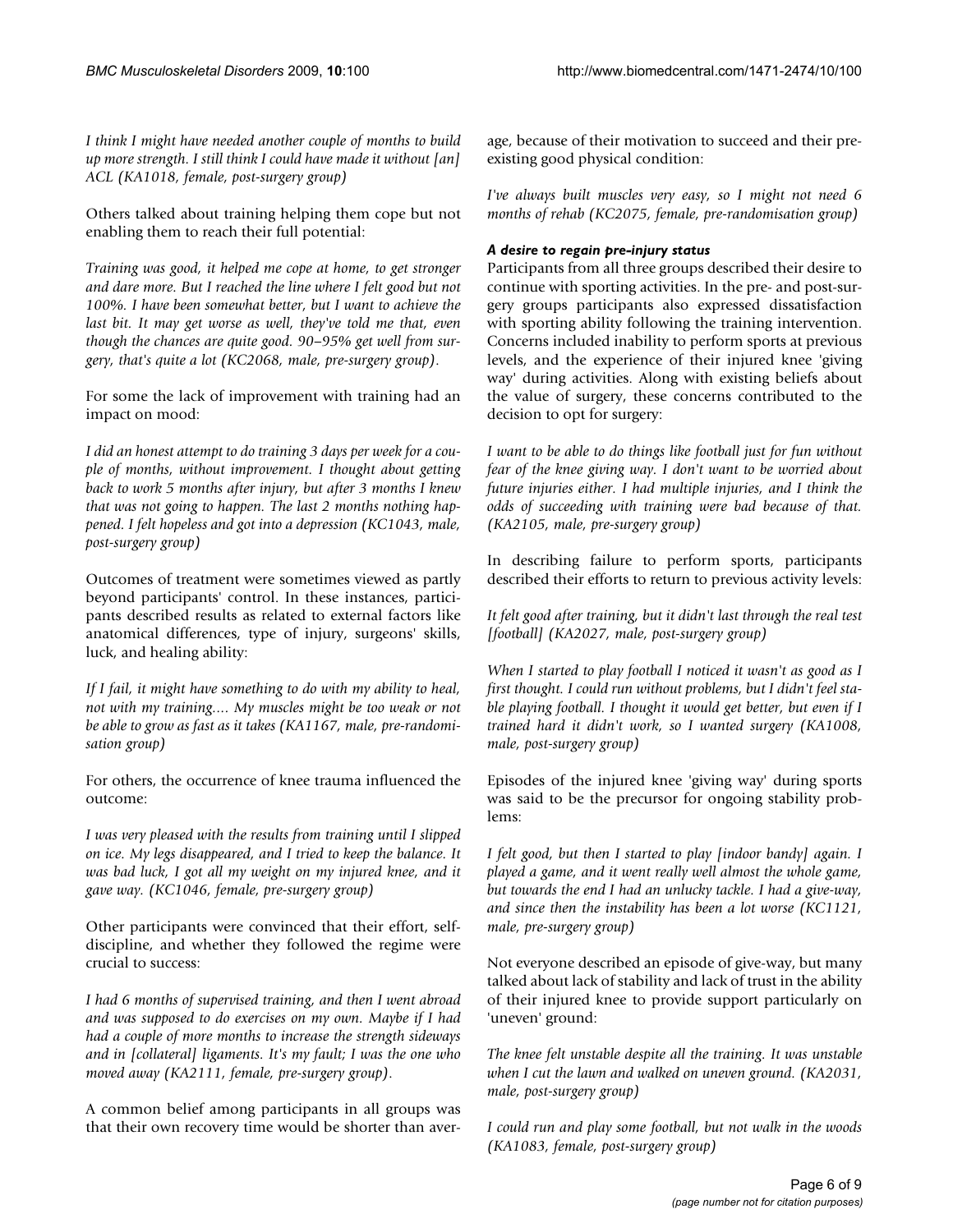The desire to do spontaneous activities in future without thinking about their knee was seen as an important reason for having surgery:

*I want to be able to play for fun when I get older as well (KA1018, male, post-surgery group)*

Participants who were interviewed following surgery described their views on their outcome. Four of the eleven participants interviewed 6 months or more after surgery said they were satisfied with the results, while 7 were somewhat dissatisfied. However, these statements appear to mask more mixed views about outcome, for instance, two of the participants who said they were satisfied never returned to their previous sporting activities. Dissatisfaction was related to pain, lack of sensation, difficulties kneeling, swelling after activities, and crepitus. Participants adapted or revaluated their lifestyle to cope with the results.

# **Discussion**

Patient preferences are known to affect recruitment to randomised trials. Patients who prefer one of the possible treatments to the other(s) are less likely to consent to take part [\[8,](#page-7-5)[11](#page-7-7)]. Lack of patient equipoise has been shown in other randomised controlled trials comparing surgical and non-surgical interventions [[7](#page-7-4)[,12](#page-7-8)]. This qualitative study shows that those participants who agreed to be randomised but who had strong preferences for surgery saw trial participation as a means to circumventing waiting lists. However, this is possibly a phenomenon applicable only to countries where health care is incorporated in the welfare system, and high frequencies of scheduled surgeries result in waiting lists and delayed surgery. On the other hand, waiting lists in standard care could, if combined with training, allow for patients to try rehabilitation before decisions about surgical treatment are made. A screening examination might also be a helpful tool to in the decision-making to determine the chances for physically active individuals to succeed with non-surgical treatment [[22](#page-7-18),[23\]](#page-7-19). Some participants in this study decided to 'risk' randomization to the training alone intervention as a first line of approach, but felt that surgery remained an option for them if training did not confer the desired results in an acceptable timeframe. A recent prospective study that aimed to identify potential "copers", i.e. patients who after a screening examination were considered as likely to succeed with non-surgical treatment, showed that 40% of those who were classified as copers still opted for surgical reconstruction [[23\]](#page-7-19). This might be explicable by our findings which indicate that the reasons behind patients' decisions to opt for surgery may in fact relate to strategy and pre-existing preferences rather than ability to cope.

There is a strong preference for ACL reconstructive surgery within the orthopaedic surgeon community in the US, in Canada, and in Europe [[6](#page-7-3)[,24](#page-7-20),[25\]](#page-7-21). It is a common belief that an ACL reconstruction is needed to participate in sports, also on lower recreational levels, although evidence from high quality scientific trials in support of such beliefs are lacking [[5](#page-7-2)]. Current sports medicine literature recommends return to pre-injury sports activities approximately 6 months after ACL surgery [[26\]](#page-8-0). Despite ostensible satisfaction with surgery in this study, more detailed exploration of experience showed patients' expectations were often not met. This may be related to the belief that surgery could provide pre-injury status alongside belief in personal ability to recover more quickly than others. The delayed recovery and return to sports after ACL reconstruction surgery are known to cause frustration [[27\]](#page-8-1). Our results show that some patients also feel this way about training treatment alone, as several participants thought it was possible for them to recover faster than average. Failing to fulfil these expectations caused disappointment and frustration, reduced confidence in training and reinforced the desire for surgery. This is supported by the findings from a recently published study showing that 72% of patients who opted for and underwent non-surgical ACL treatment successfully returned to high-level sport activities in the short term [[23](#page-7-19)]. However, 10 years later 67% had undergone surgical reconstruction.

Return to pre-injury level of sports is often used as an outcome measure of successful treatment after ACL injury [[28](#page-8-2)[-31](#page-8-3)], and patients often believe that surgical reconstruction of the ACL is needed to be able to practice sports [[27](#page-8-1)]. The return to sport after ACL injury is a much debated outcome [\[32](#page-8-4)]. In the present study, which included physically active people, everyone expressed a desire to return to sports. Stability was seen as crucial for successful return to sports, and therefore was an important treatment goal. Although stability alone does not explain the return to sports [\[33](#page-8-5)] and people's views about the importance of return to sports shift during the time they are injured [[27\]](#page-8-1), patients' views about how they may achieve optimal outcomes are key to treatment decisions.

The in-depth qualitative interviews enabled participants to describe and define their own experience of ACL injury, treatment, trial participation and cross-over. Furthermore, by the end of data collection no new themes were emerging from the data, which indicates that 34 interviews was an adequate number for this study. By selecting patients from three groups (pre-randomisation, pre- and post-surgery) we were able to explore views from participants at different stages in the clinical trial process. Since the study aimed to examine cross-over, we did not include trial participants who had been randomised and had remained in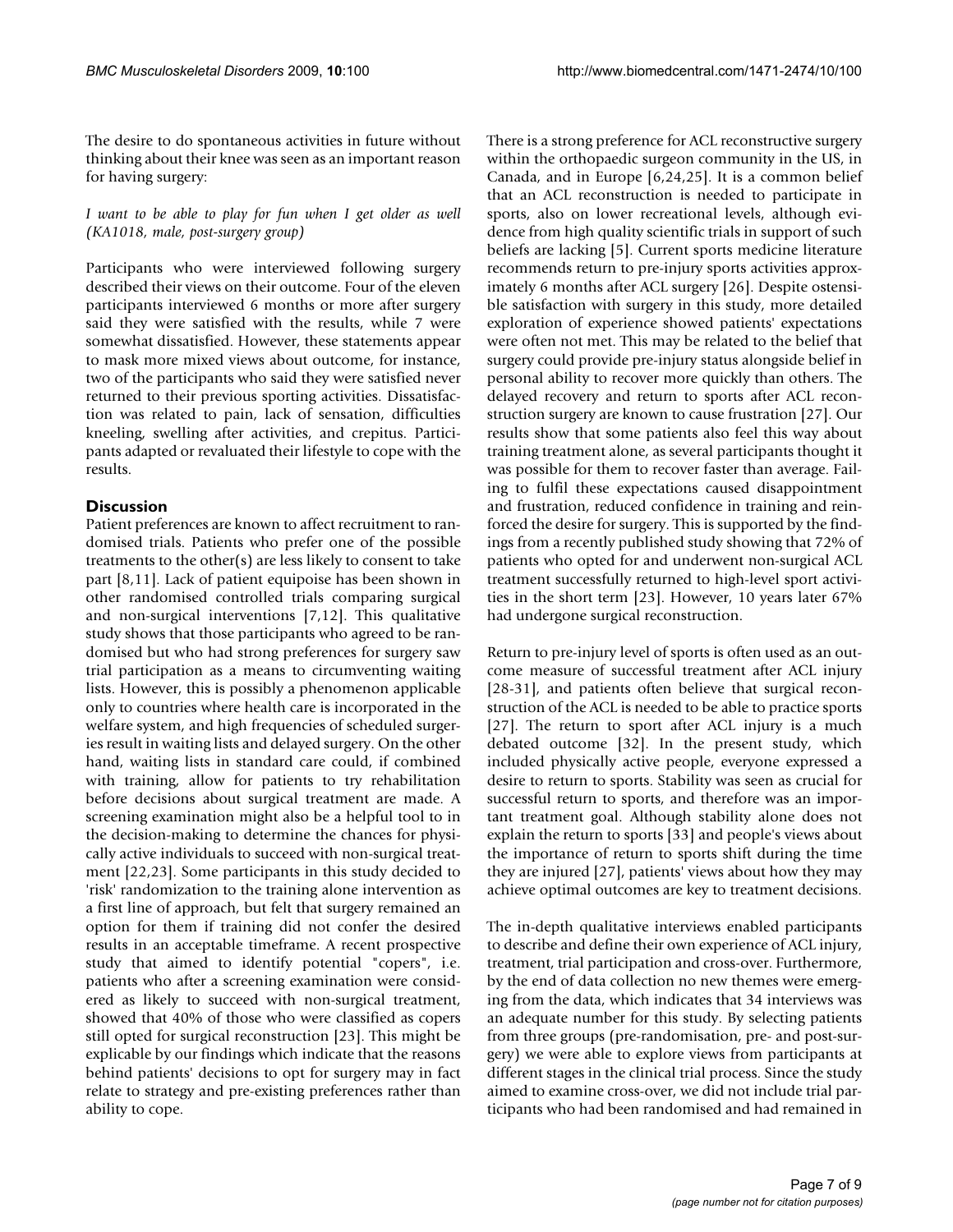their allocated arm, whereas inclusion of participants prior to randomisation provided valuable data about preferences regarding treatment options that was still unaffected by the experience of one treatment arm or another. Future work might aim to follow trial participants from both training and surgical arms through the process of a trial in a longitudinal, prospective design.

#### **Conclusion**

This study shows that participants in a trial of treatments for acute ACL injury express a variety of views and beliefs about those treatments, and trial participation happens in the absence of equipoise. Furthermore, opting for surgery does not necessarily provide patients with satisfactory outcomes, and this may be related to expectations about stability, return to sports and ability to recover. This suggests that definition of successful outcome may require an individualised approach, incorporating patients' as well as surgeons' views before treatment decisions are made.

#### **Competing interests**

The authors declare that they have no competing interests.

#### **Authors' contributions**

CT participated in study design, data collection, analysis and writing of the manuscript. SL, ER and RF participated in design, interpretation of data, and critical revision of the manuscript. RG-H participated in design, analysis, interpretation of data, and critical revision of the manuscript. All authors read and approved the final manuscript.

#### **Acknowledgements**

Thank you to all the participants in this study. A special thank you to Kerstin Åkesson, who helped with recruitment and contact details of patients. Thank you also to Pia Andersson and Viveca Wiklund who transcribed the audio recordings.

Grants were received from The Crafoord Foundation, The County Governor Per Westling's Memorial Fund Foundation, The Halland County Council. The KANON study was funded by Pfizer Global Research, Thelma Zoegas fund, Stig & Ragna Gorthon research foundation, The Swedish National Centre for Research in Sports, The Swedish Research Council, the Medical Faculty Lund University (ALF) and Region Skåne.

#### **References**

- <span id="page-7-0"></span>1. Lohmander LS, Englund PM, Dahl LL, Roos EM: **[The long-term con](http://www.ncbi.nlm.nih.gov/entrez/query.fcgi?cmd=Retrieve&db=PubMed&dopt=Abstract&list_uids=17761605)[sequence of anterior cruciate ligament and meniscus inju](http://www.ncbi.nlm.nih.gov/entrez/query.fcgi?cmd=Retrieve&db=PubMed&dopt=Abstract&list_uids=17761605)[ries: osteoarthritis.](http://www.ncbi.nlm.nih.gov/entrez/query.fcgi?cmd=Retrieve&db=PubMed&dopt=Abstract&list_uids=17761605)** *Am J Sports Med* 2007, **35:**1756-69.
- 2. Englund M, Roos EM, Lohmander LS: **[Impact of type of meniscal](http://www.ncbi.nlm.nih.gov/entrez/query.fcgi?cmd=Retrieve&db=PubMed&dopt=Abstract&list_uids=12905471) [tear on radiographic and symptomatic knee osteoarthritis: a](http://www.ncbi.nlm.nih.gov/entrez/query.fcgi?cmd=Retrieve&db=PubMed&dopt=Abstract&list_uids=12905471) sixteen-year followup of meniscectomy with matched con[trols.](http://www.ncbi.nlm.nih.gov/entrez/query.fcgi?cmd=Retrieve&db=PubMed&dopt=Abstract&list_uids=12905471)** *Arthritis Rheum* 2003, **48:**2178-87.
- 3. Roos EM: **[Joint injury causes knee osteoarthritis in young](http://www.ncbi.nlm.nih.gov/entrez/query.fcgi?cmd=Retrieve&db=PubMed&dopt=Abstract&list_uids=15711235) [adults.](http://www.ncbi.nlm.nih.gov/entrez/query.fcgi?cmd=Retrieve&db=PubMed&dopt=Abstract&list_uids=15711235)** *Curr Opin Rheumatol* 2005, **17:**195-200.
- <span id="page-7-1"></span>4. Roos H, Adalberth T, Dahlberg L, Lohmander LS: **[Osteoarthritis of](http://www.ncbi.nlm.nih.gov/entrez/query.fcgi?cmd=Retrieve&db=PubMed&dopt=Abstract&list_uids=8689461) [the knee after injury to the anterior cruciate ligament or](http://www.ncbi.nlm.nih.gov/entrez/query.fcgi?cmd=Retrieve&db=PubMed&dopt=Abstract&list_uids=8689461) [meniscus: the influence of time and age.](http://www.ncbi.nlm.nih.gov/entrez/query.fcgi?cmd=Retrieve&db=PubMed&dopt=Abstract&list_uids=8689461)** *Osteoarthritis Cartilage* 1995, **3:**261-7.
- <span id="page-7-2"></span>5. Linko E, Harilainen A, Malmivaara A, Seitsalo S: **[Surgical versus](http://www.ncbi.nlm.nih.gov/entrez/query.fcgi?cmd=Retrieve&db=PubMed&dopt=Abstract&list_uids=15846618) [conservative interventions for anterior cruciate ligament](http://www.ncbi.nlm.nih.gov/entrez/query.fcgi?cmd=Retrieve&db=PubMed&dopt=Abstract&list_uids=15846618) [ruptures in adults.](http://www.ncbi.nlm.nih.gov/entrez/query.fcgi?cmd=Retrieve&db=PubMed&dopt=Abstract&list_uids=15846618)** *Cochrane Database Syst Rev* 2005:CD001356.
- <span id="page-7-3"></span>6. Marx RG, Jones EC, Angel M, Wickiewicz TL, Warren RF: **[Beliefs](http://www.ncbi.nlm.nih.gov/entrez/query.fcgi?cmd=Retrieve&db=PubMed&dopt=Abstract&list_uids=12966385) [and attitudes of members of the American Academy of](http://www.ncbi.nlm.nih.gov/entrez/query.fcgi?cmd=Retrieve&db=PubMed&dopt=Abstract&list_uids=12966385) Orthopaedic Surgeons regarding the treatment of anterior [cruciate ligament injury.](http://www.ncbi.nlm.nih.gov/entrez/query.fcgi?cmd=Retrieve&db=PubMed&dopt=Abstract&list_uids=12966385)** *Arthroscopy* 2003, **19:**762-70.
- <span id="page-7-4"></span>7. McCulloch P, Taylor I, Sasako M, Lovett B, Griffin D: **[Randomised](http://www.ncbi.nlm.nih.gov/entrez/query.fcgi?cmd=Retrieve&db=PubMed&dopt=Abstract&list_uids=12065273) [trials in surgery: problems and possible solutions.](http://www.ncbi.nlm.nih.gov/entrez/query.fcgi?cmd=Retrieve&db=PubMed&dopt=Abstract&list_uids=12065273)** *BMJ* 2002, **324:**1448-51.
- <span id="page-7-5"></span>8. Mills N, Donovan JL, Smith M, Jacoby A, Neal DE, Hamdy FC: **[Per](http://www.ncbi.nlm.nih.gov/entrez/query.fcgi?cmd=Retrieve&db=PubMed&dopt=Abstract&list_uids=12757993)[ceptions of equipoise are crucial to trial participation: a qual](http://www.ncbi.nlm.nih.gov/entrez/query.fcgi?cmd=Retrieve&db=PubMed&dopt=Abstract&list_uids=12757993)[itative study of men in the ProtecT study.](http://www.ncbi.nlm.nih.gov/entrez/query.fcgi?cmd=Retrieve&db=PubMed&dopt=Abstract&list_uids=12757993)** *Control Clin Trials* 2003, **24:**272-82.
- 9. Robinson EJ, Kerr CE, Stevens AJ, Lilford RJ, Braunholtz DA, Edwards SJ, Beck SR, Rowley MG: **[Lay public's understanding of equi](http://www.ncbi.nlm.nih.gov/entrez/query.fcgi?cmd=Retrieve&db=PubMed&dopt=Abstract&list_uids=15763039)[poise and randomisation in randomised controlled trials.](http://www.ncbi.nlm.nih.gov/entrez/query.fcgi?cmd=Retrieve&db=PubMed&dopt=Abstract&list_uids=15763039)** *Health Technol Assess* 2005, **9:**1-192.
- <span id="page-7-6"></span>10. Ubel PA, Merz JF, Shea J, Asch DA: **[How preliminary data affect](http://www.ncbi.nlm.nih.gov/entrez/query.fcgi?cmd=Retrieve&db=PubMed&dopt=Abstract&list_uids=9444883) [people's stated willingness to enter a hypothetical rand](http://www.ncbi.nlm.nih.gov/entrez/query.fcgi?cmd=Retrieve&db=PubMed&dopt=Abstract&list_uids=9444883)[omized controlled trial.](http://www.ncbi.nlm.nih.gov/entrez/query.fcgi?cmd=Retrieve&db=PubMed&dopt=Abstract&list_uids=9444883)** *J Investig Med* 1997, **45:**561-6.
- <span id="page-7-7"></span>11. Creel AH, Losina E, Mandl LA, Marx RJ, Mahomed NN, Martin SD, Martin TL, Millett Pl, Fossel AH, Katz IN: [An assessment of will](http://www.ncbi.nlm.nih.gov/entrez/query.fcgi?cmd=Retrieve&db=PubMed&dopt=Abstract&list_uids=15837439)**[ingness to participate in a randomized trial of arthroscopic](http://www.ncbi.nlm.nih.gov/entrez/query.fcgi?cmd=Retrieve&db=PubMed&dopt=Abstract&list_uids=15837439) [knee surgery in patients with osteoarthritis.](http://www.ncbi.nlm.nih.gov/entrez/query.fcgi?cmd=Retrieve&db=PubMed&dopt=Abstract&list_uids=15837439)** *Contemp Clin Trials* 2005, **26:**169-78.
- <span id="page-7-8"></span>12. Weinstein JN, Tosteson TD, Lurie JD, Tosteson AN, Hanscom B, Skinner JS, Abdu WA, Hilibrand AS, Boden SD, Deyo RA: **[Surgical](http://www.ncbi.nlm.nih.gov/entrez/query.fcgi?cmd=Retrieve&db=PubMed&dopt=Abstract&list_uids=17119140) [vs nonoperative treatment for lumbar disk herniation: the](http://www.ncbi.nlm.nih.gov/entrez/query.fcgi?cmd=Retrieve&db=PubMed&dopt=Abstract&list_uids=17119140) Spine Patient Outcomes Research Trial (SPORT): a rand[omized trial.](http://www.ncbi.nlm.nih.gov/entrez/query.fcgi?cmd=Retrieve&db=PubMed&dopt=Abstract&list_uids=17119140)** *JAMA* 2006, **296:**2441-50.
- <span id="page-7-9"></span>13. Tegner Y, Lysholm J: **Rating systems in the evaluation of knee ligament injuries.** *Clin Orthop Relat Res* 1985, **9:**43-9.
- <span id="page-7-10"></span>14. Frobell RB, Lohmander LS, Roos EM: **[The challenge of recruiting](http://www.ncbi.nlm.nih.gov/entrez/query.fcgi?cmd=Retrieve&db=PubMed&dopt=Abstract&list_uids=17137844) [patients with anterior cruciate ligament injury of the knee](http://www.ncbi.nlm.nih.gov/entrez/query.fcgi?cmd=Retrieve&db=PubMed&dopt=Abstract&list_uids=17137844) into a randomized clinical trial comparing surgical and non[surgical treatment.](http://www.ncbi.nlm.nih.gov/entrez/query.fcgi?cmd=Retrieve&db=PubMed&dopt=Abstract&list_uids=17137844)** *Contemp Clin Trials* 2007, **28:**295-302.
- <span id="page-7-11"></span>15. Jones KG: **[Reconstruction of the anterior cruciate ligament](http://www.ncbi.nlm.nih.gov/entrez/query.fcgi?cmd=Retrieve&db=PubMed&dopt=Abstract&list_uids=5479469) [using the central one-third of the patellar ligament.](http://www.ncbi.nlm.nih.gov/entrez/query.fcgi?cmd=Retrieve&db=PubMed&dopt=Abstract&list_uids=5479469)** *J Bone Joint Surg Am* 1970, **52:**838-9.
- <span id="page-7-12"></span>16. Aglietti P, Buzzi R, Menchetti PM, Giron F: **[Arthroscopically](http://www.ncbi.nlm.nih.gov/entrez/query.fcgi?cmd=Retrieve&db=PubMed&dopt=Abstract&list_uids=8947392) [assisted semitendinosus and gracilis tendon graft in recon](http://www.ncbi.nlm.nih.gov/entrez/query.fcgi?cmd=Retrieve&db=PubMed&dopt=Abstract&list_uids=8947392)struction for acute anterior cruciate ligament injuries in ath[letes.](http://www.ncbi.nlm.nih.gov/entrez/query.fcgi?cmd=Retrieve&db=PubMed&dopt=Abstract&list_uids=8947392)** *Am J Sports Med* 1996, **24:**726-31.
- <span id="page-7-13"></span>17. Holm I, Fosdahl MA, Friis A, Risberg MA, Myklebust G, Steen H: **[Effect of neuromuscular training on proprioception, balance,](http://www.ncbi.nlm.nih.gov/entrez/query.fcgi?cmd=Retrieve&db=PubMed&dopt=Abstract&list_uids=15014342) muscle strength, and lower limb function in female team [handball players.](http://www.ncbi.nlm.nih.gov/entrez/query.fcgi?cmd=Retrieve&db=PubMed&dopt=Abstract&list_uids=15014342)** *Clin J Sport Med* 2004, **14:**88-94.
- <span id="page-7-14"></span>18. Roos EM, Roos HP, Ekdahl C, Lohmander LS: **[Knee injury and](http://www.ncbi.nlm.nih.gov/entrez/query.fcgi?cmd=Retrieve&db=PubMed&dopt=Abstract&list_uids=9863983) [Osteoarthritis Outcome Score \(KOOS\) – validation of a](http://www.ncbi.nlm.nih.gov/entrez/query.fcgi?cmd=Retrieve&db=PubMed&dopt=Abstract&list_uids=9863983) [Swedish version.](http://www.ncbi.nlm.nih.gov/entrez/query.fcgi?cmd=Retrieve&db=PubMed&dopt=Abstract&list_uids=9863983)** *Scand J Med Sci Sports* 1998, **8:**439-48.
- <span id="page-7-15"></span>19. Roos EM, Roos HP, Lohmander LS, Ekdahl C, Beynnon BD: **[Knee](http://www.ncbi.nlm.nih.gov/entrez/query.fcgi?cmd=Retrieve&db=PubMed&dopt=Abstract&list_uids=9699158) [Injury and Osteoarthritis Outcome Score \(KOOS\) – devel](http://www.ncbi.nlm.nih.gov/entrez/query.fcgi?cmd=Retrieve&db=PubMed&dopt=Abstract&list_uids=9699158)[opment of a self-administered outcome measure.](http://www.ncbi.nlm.nih.gov/entrez/query.fcgi?cmd=Retrieve&db=PubMed&dopt=Abstract&list_uids=9699158)** *J Orthop Sports Phys Ther* 1998, **28:**88-96.
- <span id="page-7-16"></span>20. Ritchie J, Spencer L: **Qualitative data analysis for applied policy research.** In *Analyzing Qualitative Data* Edited by: Bryman A, Burgess R. London: Routledge; 1994.
- <span id="page-7-17"></span>21. Ritchie J, Lewis J: *Qualitative Research Practice: a guide for social science students and researchers* London: Sage; 2003.
- <span id="page-7-18"></span>22. Fitzgerald GK, Axe MJ, Snyder-Mackler L: **[A decision-making](http://www.ncbi.nlm.nih.gov/entrez/query.fcgi?cmd=Retrieve&db=PubMed&dopt=Abstract&list_uids=10795668) [scheme for returning patients to high-level activity with non](http://www.ncbi.nlm.nih.gov/entrez/query.fcgi?cmd=Retrieve&db=PubMed&dopt=Abstract&list_uids=10795668)operative treatment after anterior cruciate ligament rup[ture.](http://www.ncbi.nlm.nih.gov/entrez/query.fcgi?cmd=Retrieve&db=PubMed&dopt=Abstract&list_uids=10795668)** *Knee Surg Sports Traumatol Arthrosc* 2000, **8:**76-82.
- <span id="page-7-19"></span>23. Hurd WJ, Axe MJ, Snyder-Mackler L: **[A 10-year prospective trial](http://www.ncbi.nlm.nih.gov/entrez/query.fcgi?cmd=Retrieve&db=PubMed&dopt=Abstract&list_uids=17940141) [of a patient management algorithm and screening examina](http://www.ncbi.nlm.nih.gov/entrez/query.fcgi?cmd=Retrieve&db=PubMed&dopt=Abstract&list_uids=17940141)tion for highly active individuals with anterior cruciate liga[ment injury: Part 1, outcomes.](http://www.ncbi.nlm.nih.gov/entrez/query.fcgi?cmd=Retrieve&db=PubMed&dopt=Abstract&list_uids=17940141)** *Am J Sports Med* 2008, **36:**40-7.
- <span id="page-7-20"></span>24. Mirza F, Mai DD, Kirkley A, Fowler PJ, Amendola A: **[Management](http://www.ncbi.nlm.nih.gov/entrez/query.fcgi?cmd=Retrieve&db=PubMed&dopt=Abstract&list_uids=10798788) [of injuries to the anterior cruciate ligament: results of a sur](http://www.ncbi.nlm.nih.gov/entrez/query.fcgi?cmd=Retrieve&db=PubMed&dopt=Abstract&list_uids=10798788)[vey of orthopaedic surgeons in Canada.](http://www.ncbi.nlm.nih.gov/entrez/query.fcgi?cmd=Retrieve&db=PubMed&dopt=Abstract&list_uids=10798788)** *Clin J Sport Med* 2000, **10:**85-8.
- <span id="page-7-21"></span>25. Kapoor B, Clement DJ, Kirkley A, Maffulli N: **[Current practice in](http://www.ncbi.nlm.nih.gov/entrez/query.fcgi?cmd=Retrieve&db=PubMed&dopt=Abstract&list_uids=15388535) [the management of anterior cruciate ligament injuries in the](http://www.ncbi.nlm.nih.gov/entrez/query.fcgi?cmd=Retrieve&db=PubMed&dopt=Abstract&list_uids=15388535) [United Kingdom.](http://www.ncbi.nlm.nih.gov/entrez/query.fcgi?cmd=Retrieve&db=PubMed&dopt=Abstract&list_uids=15388535)** *Br J Sports Med* 2004, **38:**542-4.